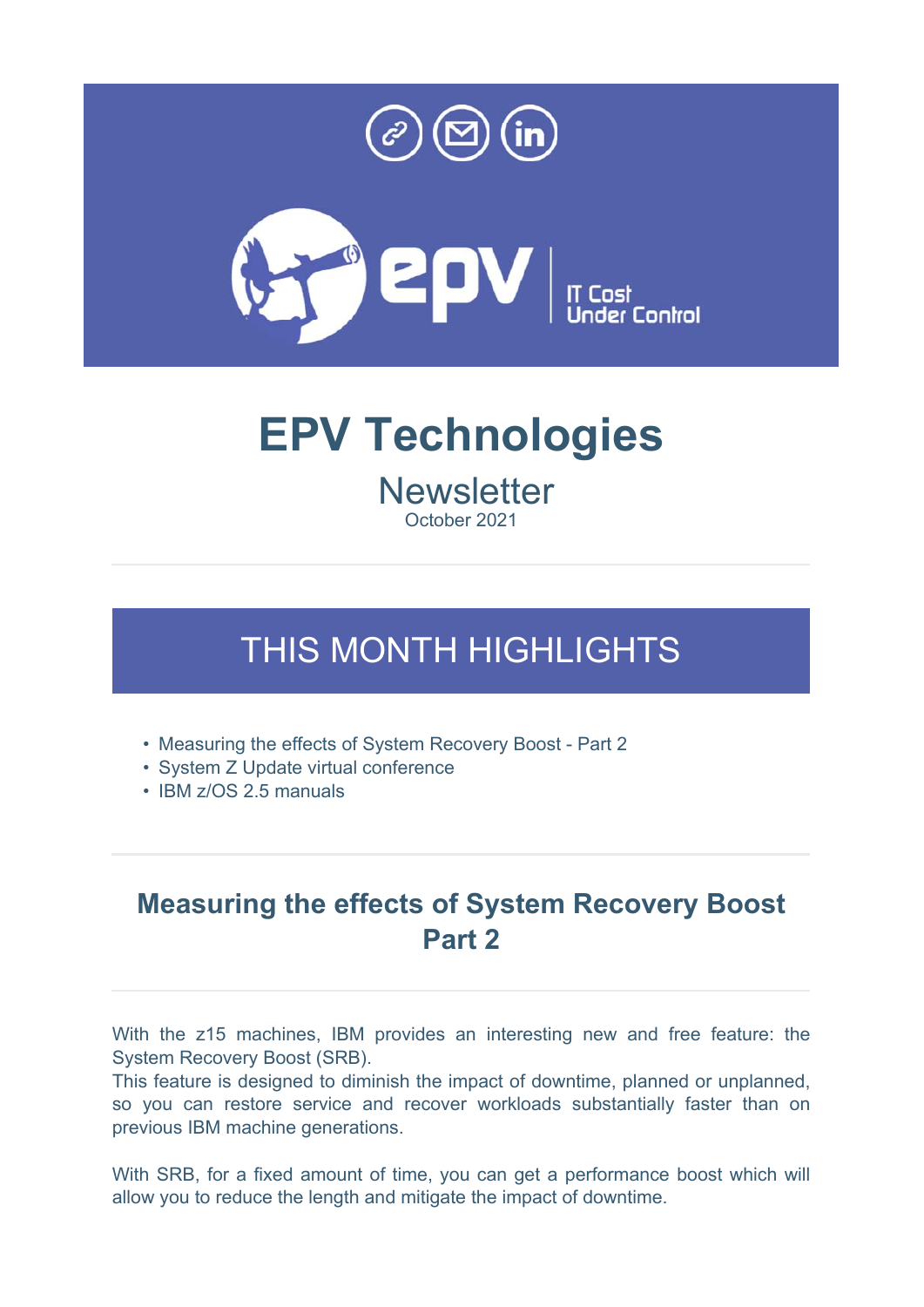This performance boost is obtained by temporarily releasing the limitations imposed on "knee-capped" machines (sub capacity models) and on the amount of work which is marked as zIIP eligible.

A very important point to take note of is that SRB will not cause an increase in IBM software MSU consumption or cost.

In this paper we will discuss the most important SRB concepts and we will look at the new system parameters, commands and SMF fields introduced to control it.

We will then discuss the effects of SRB on CPU and zIIP measurements by showing a couple of real-life examples.

Finally, we will also present what we changed in EPV for z/OS to support this new feature.

If you want to receive the paper you can reply to this e-mail writing **"Measuring the effects of System Recovery Boost - Part 2"** in the subject

#### **System Z Update virtual conference**

System Z continues to evolve introducing new hardware and software technologies. In this virtual conference we will focus on some of the most recent and interesting of them.

The conference will be held, in cooperation with IBM, on November 24th and repeated on November 25th.

We are proud to announce that the 'What's new in z/OS 2.5' session will be presented by Gary Puchkoff, current z/OS product manager.

In the recent years Gary has been creator of WebSphere Application Server on z/OS, inventor of z Application Assist Processor (fore runner of zIIP specialty engines), architect of z/OS Management Facility (zOSMF a browser UI for z/OS), and creator of z/OS Container Extensions (running Linux workloads directly in z/OS).

#### **Agenda**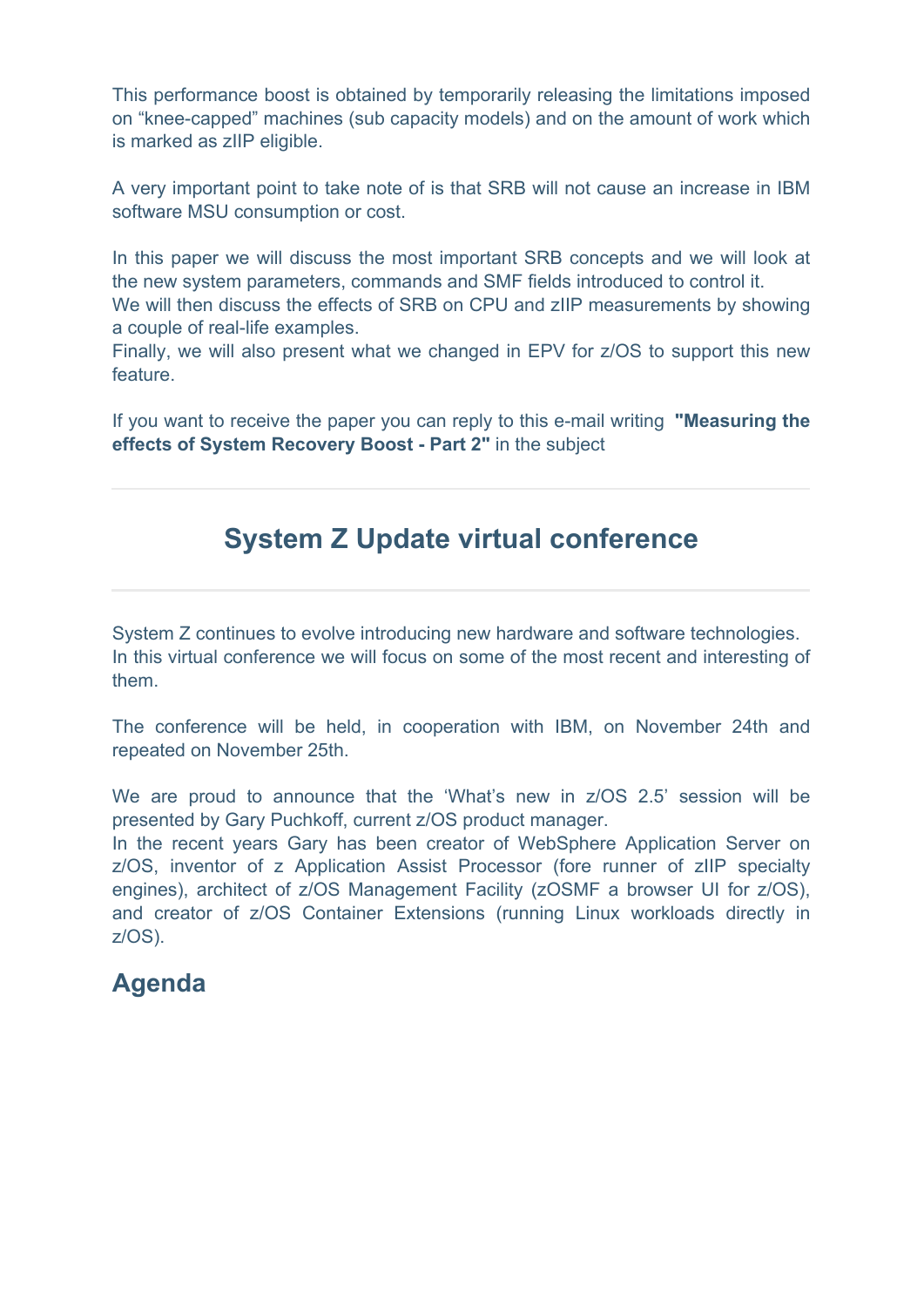| Agenda                      |                                               |                                            |                         |
|-----------------------------|-----------------------------------------------|--------------------------------------------|-------------------------|
| 24th and 25th November 2021 |                                               |                                            |                         |
| $08:55 - 09:00$             | <b>Welcome and introduction</b>               | <b>Danilo Gipponi</b>                      | <b>EPV Technologies</b> |
| $09:00 - 10:00$             | What's New in z/OS 2.5: GA Edition            | <b>Gary Puchkoff</b>                       | <b>IBM</b>              |
| $10:30 - 11:00$             | Measuring the Integrated Accelerator for zEDC | Fabio Massimo Ottaviani   EPV Technologies |                         |
| $11:15 - 11:30$             | <b>Coffee break</b>                           |                                            |                         |
| $11:30 - 12:00$             | <b>IBM Z - GA2 latest news</b>                | <b>Francesco Bertagnolli</b>               | <b>IBM</b>              |
| $12:30 - 13:00$             | <b>Measuring zCX applications</b>             | <b>Matteo Bottazzi</b>                     | <b>EPV Technologies</b> |
| 13:15                       | <b>End of conference</b>                      |                                            |                         |

#### **Subscription**

The conference is free of charge and reserved to EPV customers, partners and invited guests.

If you are not a customer yet but you are interested in participating, please answer to this e-mail asking for an invitation.

The subscription form is available at: www.epvtech.com

#### **IBM z/OS 2.5 manuals**

All the z/OS 2.5 manuals, in pdf format, are now available

Download it at: z/OS V2R5



We should like to know, if there is any way to know which Programs/Transactions are called from a specific WAS Server. I suppose the SMF 120 records (subtype 9?) contains relevant information, but I am not that sure…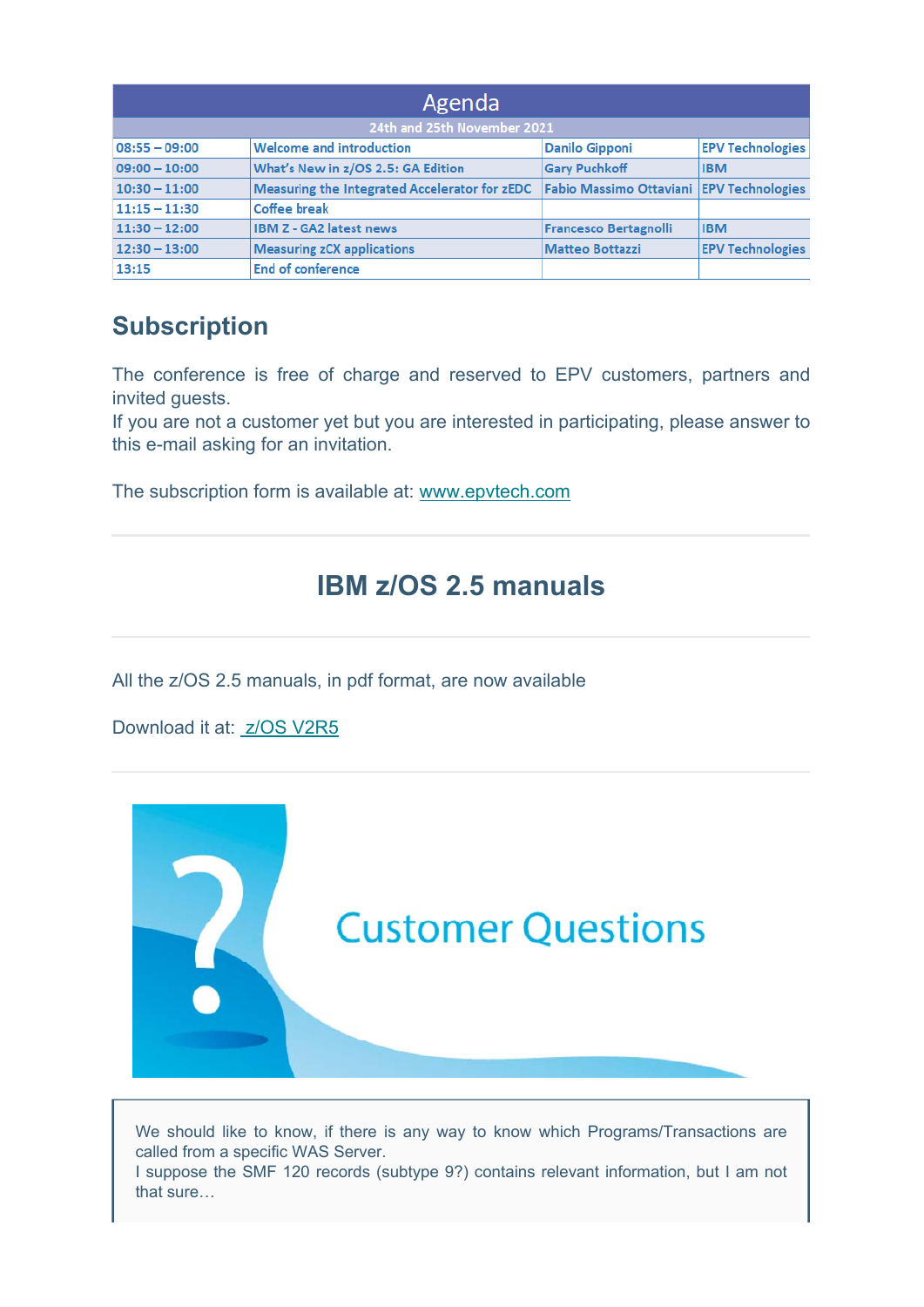Anyway, thank you for any help!

#### *EPV Technical Support answer*

SMF 120 provides info about invoked objects (mostly servlets and EJBs).

In subtype 6 and 8 you have almost all the objects invoked but data are aggregated so for each object you know the total values (CPU and elapsed) and the number of executions in each interval. Intervals can be synchronized with SMF.

I say almost all the objects because as far as I know at least asynchronous beans information are not provided.

WebSphere creates one subtype 9 record for every request that the server processes for both external requests (application requests) and internal requests.

You have detailed info only for the first 30 objects involved in the request; please note that to get object info you need to activate the CPU Usage Breakdown option.

In EPV for z/OS we use subtype 6 and 8.

For the EJB container (subtype 6) the application name is taken from the SM120JB1 field and the transaction name from the SM120JM1 field.

For the WEB container (subtype 8) the application name is taken from the SM120WAQ field and the transaction name from the SM120WIQ field.

For what concerns subtype 9, it is collected in the EPV zParser DB so you can get all the need info by running your queries.

## **Major suspension reasons** for Db2 applications

#### Synchronous execution switch suspensions

Synchronous execution switch suspensions occur when the following operations have to be performed under a different execution unit than the one that is used by the thread:

- UPDATE COMMIT; it includes wait time for: log writes in the second phase of twophase commit, log writes and database writes for LOB with LOG NO when doing single phase commit, Page P-locks unlocks for updated pages and GBP writes in data sharing environments
- OPEN/CLOSE; it includes wait time for dataset open/close;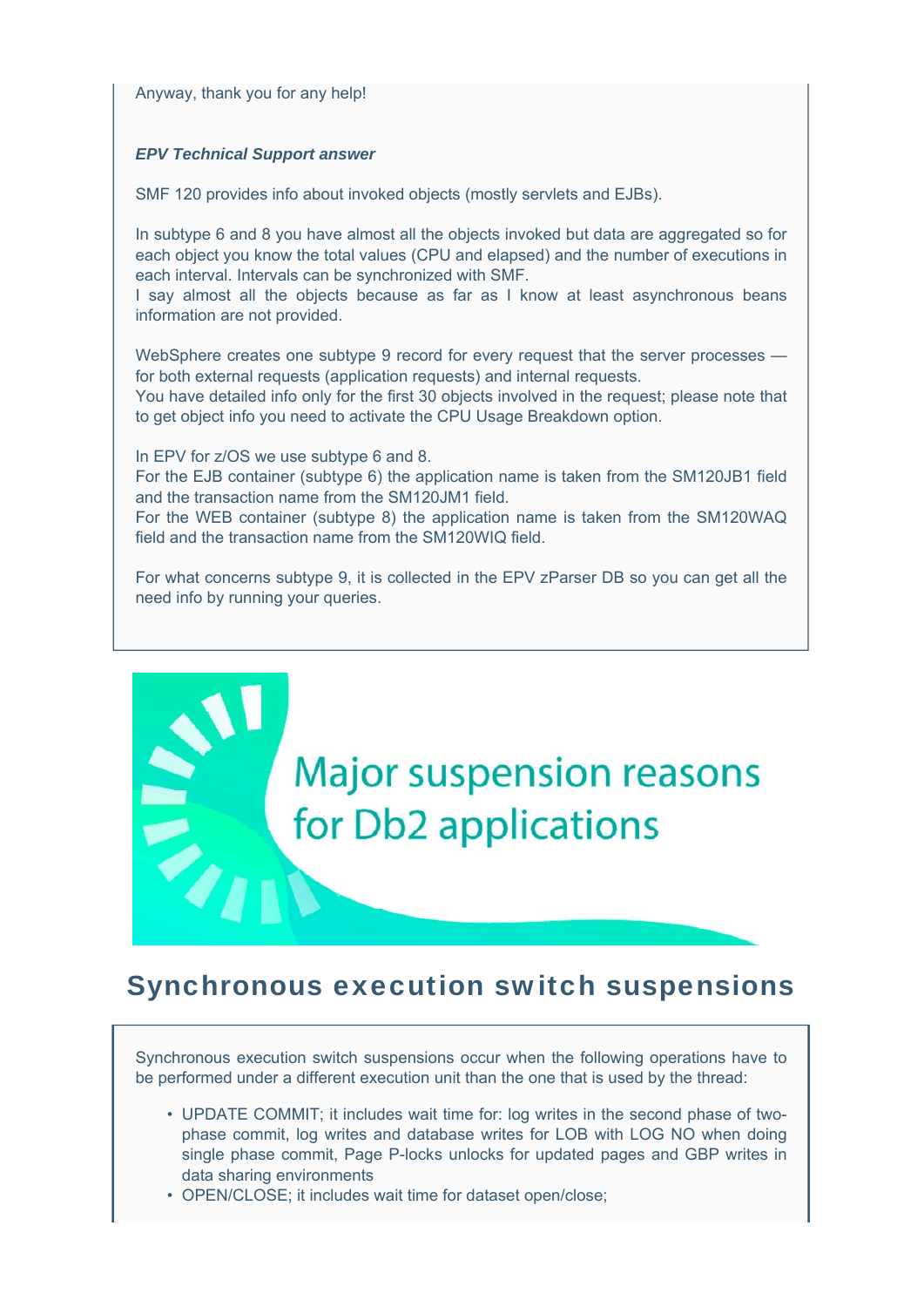- SYSLGRNG REC; it includes wait time for recording in SYSLGRNG;
- DATASET EXTEND/DELETE/DEFINE; it includes wait time for dataset define, extend, delete, reset and VSAM catalog access;
- OTHER SERVICE; it includes wait time for other services such as VSAM catalog update and DRDA requestor waiting for server response when using TCP/IP.

Most of the commit-related waits are caused by log writing.

If the average I/O time is too long, disk I/O performance should be investigated. A best practice can be less than 2 milliseconds, but it depends on many factors such as:

- used storage processors,
- design of the I/O infrastructure,
- distance between systems and disks,
- synchronous remote copy,
- overlapping of log write I/O to the primary and secondary disk subsystem in a synchronous peer-to-peer remote copy environment (zHyperWrite technology),
- exploitation of synchronous I/Os (zHyperLink technology).

The logs should be allocated to the fastest disk subsystem available. In some cases, you can consider striping for these data sets.

A high number of open and close may indicate that your DSMAX threshold is frequently reached. You can check it by looking at the QTDSDRN field in SMF 101. If this is the case, you can consider changing CLOSE YES to CLOSE NO on data sets that are used by critical applications.

A record is inserted into SYSLGRNG on the first update to a data set after it is open. So, the number of open may also increase SYSLGRNG suspensions.

SYSLGRNG entries are also updated when a page set is converted from read-write state to read-only state. You can check it by looking at the QTDSDRN field in SMF 101.

If this is the case, you can consider increasing the PCLOSET and PCLOSEN parameters for data sets that are switching between read-only and read-write too frequently.

The most common reason for high DATASET EXTEND/DELETE/DEFINE suspensions is a slow access to the catalog.

You should check if there is a performance problem on the volumes and I/O paths where the catalog is. You should also check if your catalog definitions and settings are tuned for performance.

These considerations also apply to OTHER SERVICE suspensions in case of catalog updates.

Information about synchronous execution switch suspensions is provided at plan level (IFCID 003) in the following fields of SMF 101 records:

- QWACAWTE, accumulated wait time because of update commit;
- QWACARNS, number of wait trace events processed for update commit waits;
- QWAXOCSE, accumulated wait time because of dataset OPEN/CLOSE;
- QWAXOCNS, number of wait trace events processed for dataset OPEN/CLOSE;
- QWAXSLSE, accumulated wait time because of a switch to the DB2 SYSLGRNG recording service;
- QWAXSLNS, number of wait trace events processed for a switch to the DB2 SYSLGRNG recording service;
- QWAXDSSE, accumulated wait time because of DEFINE, EXTEND, DELETE, RESET dataset and VSAM catalog access;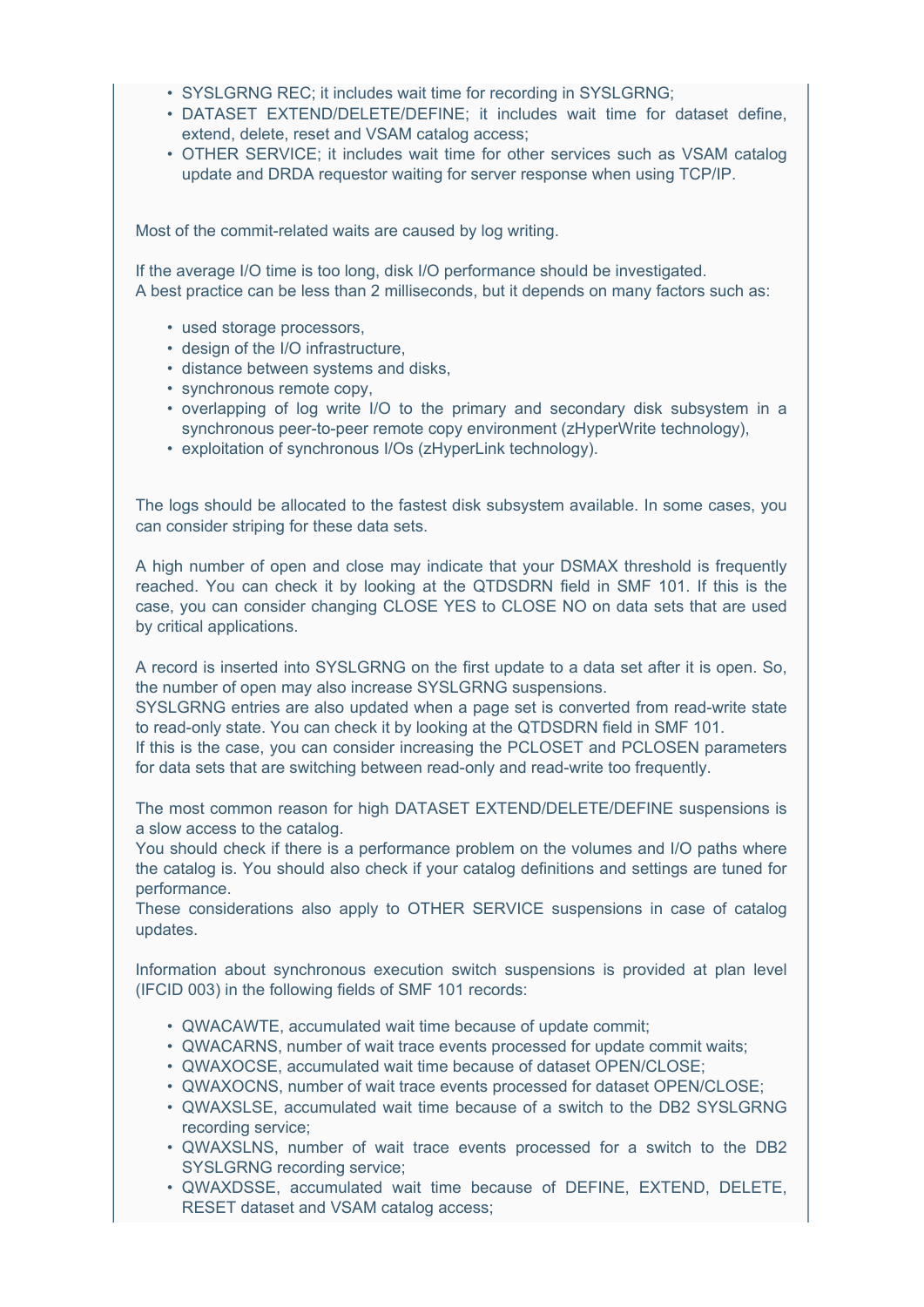- QWAXDSNS, number of wait trace events processed for DEFINE, EXTEND, DELETE, RESET dataset and VSAM catalog access;
- QWAXOTSE, accumulated wait time because of a switch to other Db2 services;
- WAXOTNS, number of wait trace events processed for a switch to other Db2 services.

Much less details are provided at package level (IFCID 239); you have just these two fields in SMF 101 records:

- QPACAWTE; accumulated wait time because synchronous execution switch; it includes UPDATE COMMIT, OPEN/CLOSE, SYSLGRNG REC, DATASET EXTEND/DELETE/DEFINE, OTHER SERVICE;
- QPACARNS, number of wait trace events processed for synchronous execution switch; it includes UPDATE COMMIT, OPEN/CLOSE, SYSLGRNG REC, DATASET EXTEND/DELETE/DEFINE, OTHER SERVICE.

#### **Quotes**



*"The purpose of art is washing the dust of daily life off our souls"*

**Pablo Picasso**